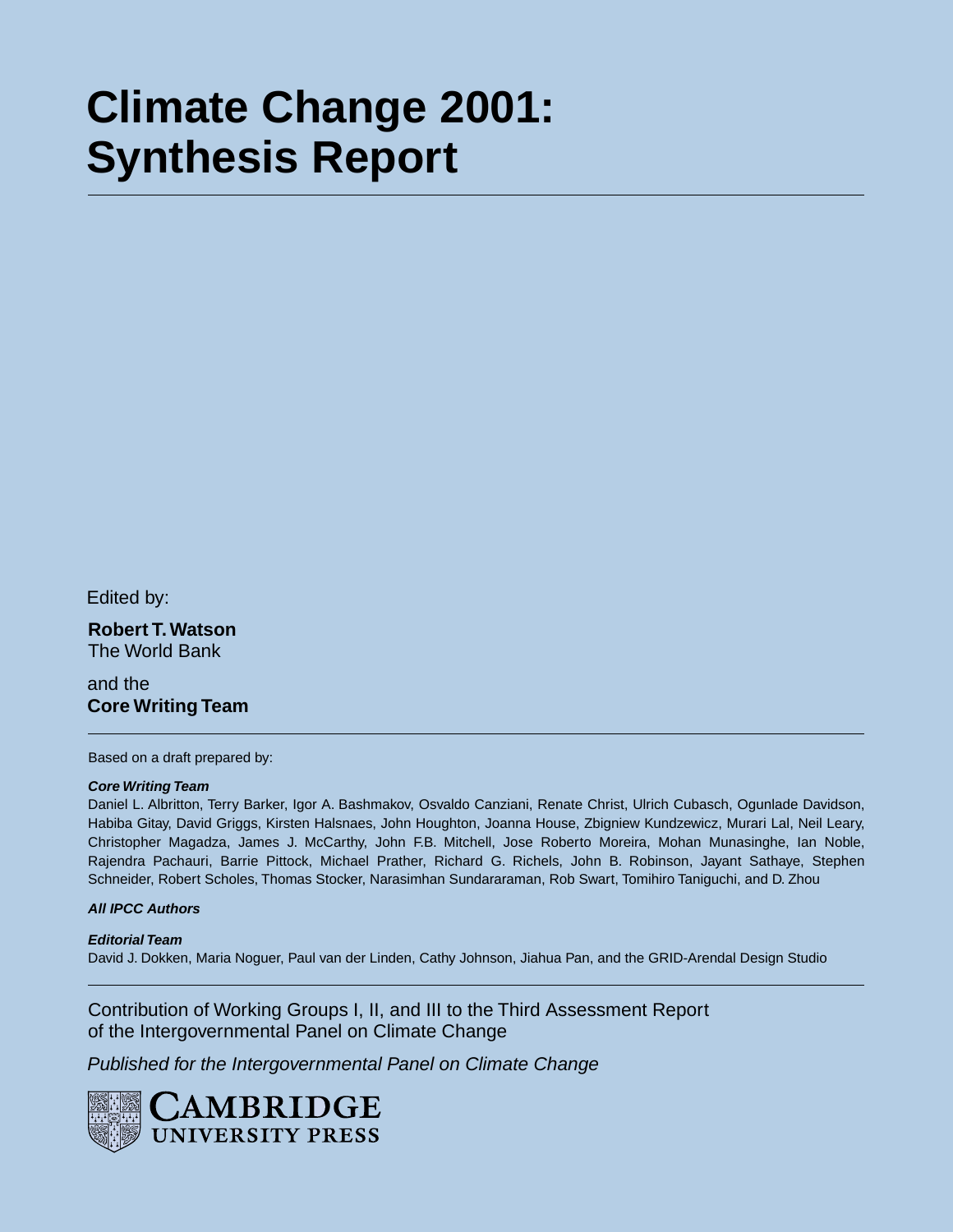PUBLISHED BY THE PRESS SYNDICATE OF THE UNIVERSITY OF CAMBRIDGE The Pitt Building, Trumpington Street, Cambridge, United Kingdom

### CAMBRIDGE UNIVERSITY PRESS

The Edinburgh Building, Cambridge CB2 2RU, UK 40 West 20th Street, New York, NY 10011-4211, USA 477 Williamstown Road, Port Melbourne, VIC 3207, Australia Ruiz de Alarcón 13, 28014 Madrid, Spain Dock House, The Waterfront, Cape Town 8001, South Africa

http://www.cambridge.org

©IPCC 2001

This book is in copyright. Subject to statutory exception and to the provisions of relevant collective licensing agreements, no reproduction of any part may take place without the written permission of Cambridge University Press.

First published 2001

Printed in the United States of America

Typeface Times New Roman 10/12.5 pt. System Adobe PageMaker 6.5 [AU]

A catalog record for this book is available from the British Library.

Library of Congress Cataloging in Publication Data available

ISBN 0 521 80770 0 hardback ISBN 0 521 01507 3 paperback

#### **Referencing the Volume**

**IPCC**, 2001: Climate Change 2001: Synthesis Report. A Contribution of Working Groups I, II, and III to the Third Assessment Report of the Integovernmental Panel on Climate Change [Watson, R.T. and the Core Writing Team (eds.)]. Cambridge University Press, Cambridge, United Kingdom, and New York, NY, USA, 398 pp.

#### **Cover Image Credits**

**Center:** Earth—shown for a projection centered on Asia—as seen by the Moderate-Resolution Imaging Spectroradiometer (MODIS) on board the National Aeronautics and Space Administration (NASA) EOS-Terra satellite. Land-surface data composited spatially at 1 km and temporally during May and June 2001; cloud layer derived from EOS-Terra, GOES 8/10, GMS-5, and Meteosat 5/7 sensor data; sea-ice composited over an 8-day period using MODIS data; and U.S. Geological Survey topography data overlain to visualize the terrain. Image by Reto Stöckli, Science Systems and Applications, Inc., and the Visualization and Analysis Laboratory at NASA Goddard Space Flight Center. **Right:** The Lena Delta, Sakha Republic (Yakutia), Russia, as imaged from two Landsat-7 scenes taken at noon, 27 July 2000. Generated by the Norwegian Mapping Authority and GRID-Arendal, with palette derived from infrared channels to yield "natural colors" for the various landscape elements.

**Lower Left:** "One Way Water" (Thailand). Photograph provided by Topham/UNEP/Waranun Chutchawantipakorn. **Upper Left:** "In Search of Water" (India). Photograph provided by Topham/UNEP/P.K. De.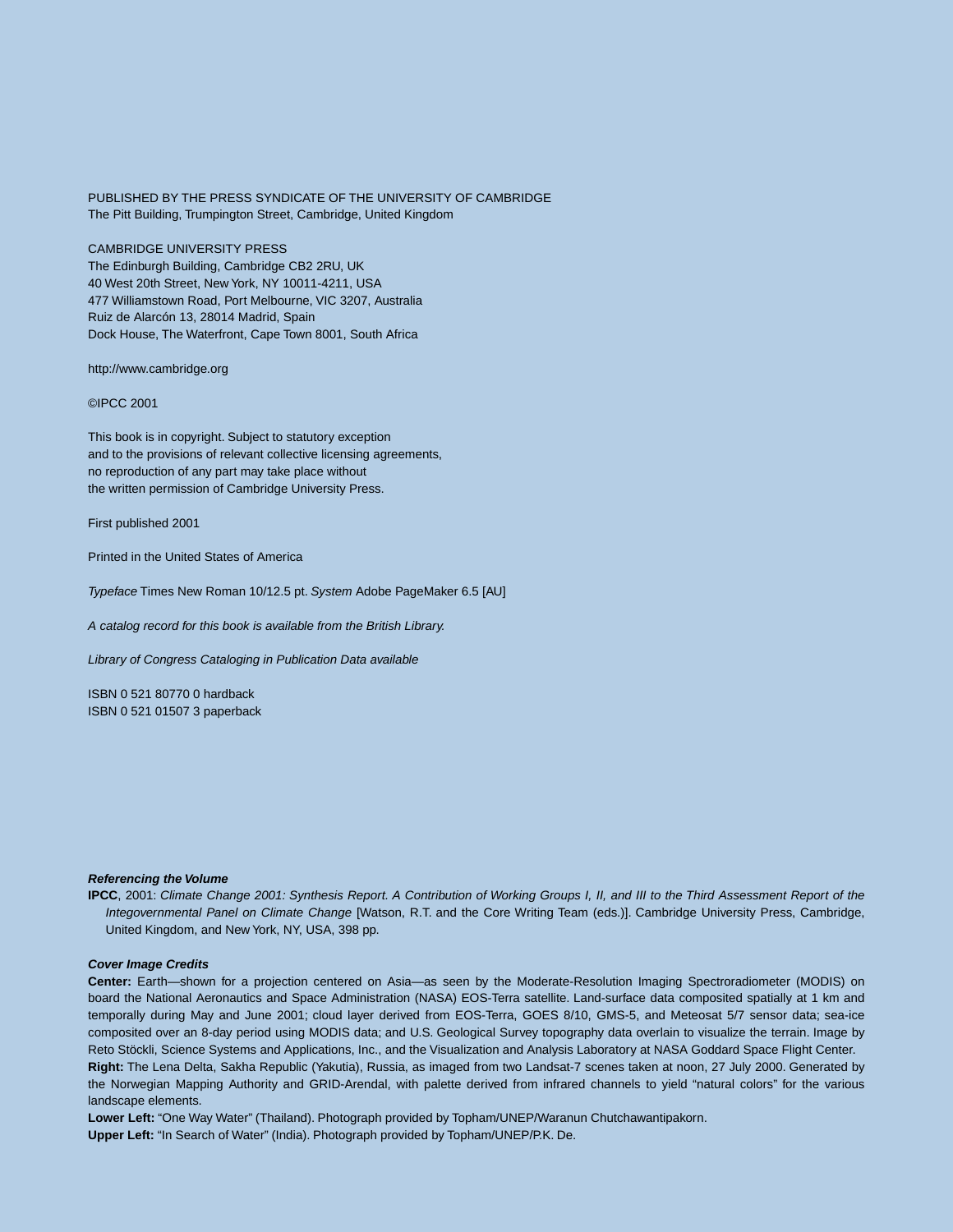# **Climate Change 2001: Synthesis Report**

## **Contents**

| Foreword                                                                     | vii |
|------------------------------------------------------------------------------|-----|
| Preface                                                                      | ix  |
| <b>Summary for Policymakers</b>                                              | 1   |
| <b>Synthesis Report</b>                                                      | 35  |
| Question 1                                                                   | 37  |
| Question 2                                                                   | 43  |
| Question 3                                                                   | 59  |
| Question 4                                                                   | 79  |
| Question 5                                                                   | 87  |
| Question 6                                                                   | 97  |
| Question 7                                                                   | 107 |
| Question 8                                                                   | 123 |
| Question 9                                                                   | 135 |
| <b>Working Group Summaries</b>                                               | 147 |
| Working Group I: The Scientific Basis                                        | 149 |
| Working Group II: Impacts, Adaptation, and Vulnerability                     | 219 |
| <b>Working Group III: Mitigation</b>                                         | 291 |
| Annexes                                                                      | 355 |
| A. Authors and Expert Reviewers                                              | 356 |
| B. Glossary of Terms                                                         | 365 |
| C. Acronyms, Abbreviations, and Units                                        | 390 |
| D. Scientific, Technical, and Socio-Economic Questions Selected by the Panel | 394 |
| E. List of Major IPCC Reports                                                | 396 |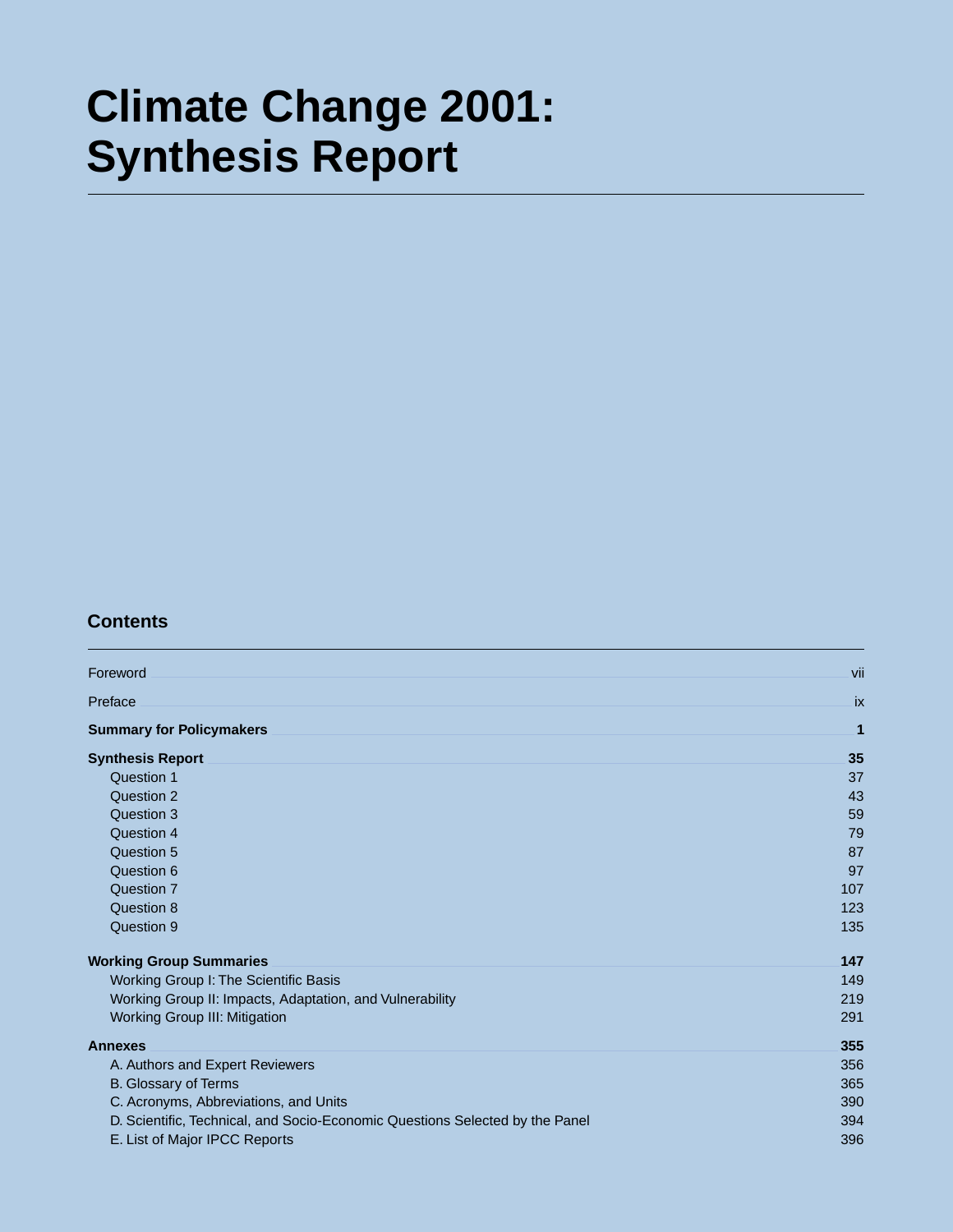# **Foreword**

The Intergovernmental Panel on Climate Change (IPCC) was jointly established in 1988, by the World Meteorological Organization (WMO) and the United Nations Environment Programme (UNEP). Its present terms of reference are to:

- Assess available information on the science, the impacts, and the economics of—and the options for mitigating and/ or adapting to—climate change.
- Provide, on request, scientific/technical/socio-economic advice to the Conference of the Parties (COP) to the United Nations Framework Convention on Climate Change (UNFCCC).

Since its establishment, the IPCC has produced a series of Assessment Reports (1990, 1995, and 2001), Special Reports, Technical Papers, and methodologies, such as the *Guidelines for National Greenhouse Gas Inventories*, which have become standard works of reference, widely used by policymakers, scientists, and other experts and students.

This Synthesis Report completes the four-volume Third Assessment Report (TAR). It addresses specifically the issues of concern to the policymaker, in the context of Article 2 of the UNFCCC—issues such as the extent to which human activities have influenced and will in the future influence the global climate, the impacts of a changed climate on ecological

and socio-economic systems, and existing and projected technical and policy capacity to address anthropogenic climate change. It explores briefly the linked nature of a number of multilateral environmental conventions. It draws on the work of hundreds of experts from all regions of the world who have in the past and at present participated in the IPCC process. As is customary in the IPCC, success in producing this report has depended first and foremost on the dedication, enthusiasm, and cooperation of these experts in many different but related disciplines.

We take this opportunity to express our heart-felt gratitude to the authors and reviewers of all the IPCC reports and Technical Papers, particularly the TAR. We thank likewise the IPCC Bureau; Dr. Sundararaman, Secretary of IPCC, and his Secretariat staff; and those staffing the Technical Support Units of the three Working Groups. We acknowledge with gratitude the governments and organizations that contribute to the IPCC Trust Fund, and provide support to the experts and in other ways. The IPCC has been especially successful in engaging in its work a large number of experts from the developing countries and countries with their economies in transition; the Trust Fund enables extending financial assistance for their travel to IPCC meetings.

We thank the Chairman of the IPCC, Dr. Robert T. Watson, for guiding the effort in completing the TAR.

| G.O.P. Obasi                      | K. Töpfer                            |
|-----------------------------------|--------------------------------------|
| <b>Secretary General</b>          | <b>Executive Director</b>            |
| World Meteorological Organization | United Nations Environment Programme |
|                                   | and Director-General                 |
|                                   | United Nations Office in Nairobi     |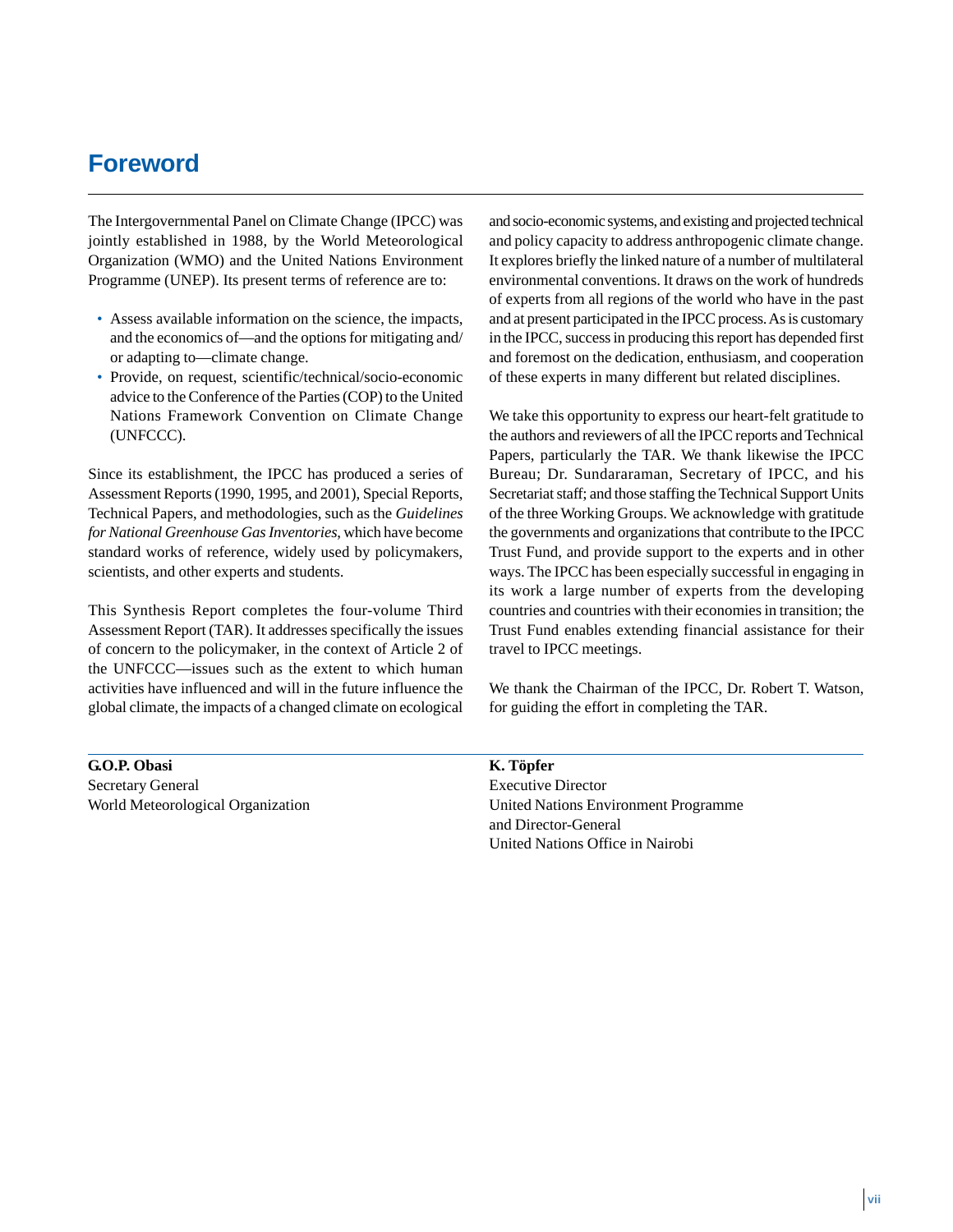# **Preface**

This Synthesis Report with its Summary for Policymakers is the fourth and final part of the Third Assessment Report (TAR) of the Intergovernmental Panel on Climate Change (IPCC). It draws together and integrates for the benefit of policy makers, and others, and in response to questions identified by governments and subsequently agreed by the IPCC, information that has been approved and/or accepted by the IPCC.<sup>*i*</sup> It is intended to assist governments, individually and collectively, in formulating appropriate adaptation and mitigation responses to the threat of human-induced climate change.

The Synthesis Report is based mainly on the contributions of the three IPCC Working Groups to the TAR, but also uses information from earlier IPCC assessments, Special Reports, and Technical Papers. It follows the question and answer format, and is in two parts: a Summary for Policymakers and a longer document that contains expanded responses to each of the questions posed by governments. The Summary for Policymakers references the appropriate paragraphs in the longer report, while the longer report contains references to the source of the material on which the response is based that is, the Summaries for Policymakers and chapters from previously approved and accepted Working Group contributions to the TAR and earlier IPCC reports and Technical Papers (see the accompanying box for cross-referencing nomenclature).

The procedures for approving the Summary for Policymakers and adopting the balance of the Synthesis Report were formalized by the IPCC at its Fifteenth Session (San Jose, Costa Rica, 15–18 April 1999). A draft of the Synthesis Report and its Summary for Policymakers was prepared by a team of lead authors, who were involved in preparation of the TAR, and submitted for simultaneous government/technical and expert review. The revised drafts were circulated to governments in a final distribution before approval/adoption at the IPCC's Eighteenth Session (Wembley, United Kingdom, 24–29 September 2001).

The Synthesis Report consists of nine policy-relevant questions:

• Question 1 addresses the ultimate objective of the United Nations Framework Convention on Climate Change, which is found in Article 2 (i.e., what constitutes "dangerous anthropogenic interference in the climate system") and provides a framework for placing the issue of climate change in the context of sustainable development.

- Question 2 assesses and, where possible, attributes observed changes in climate and ecological systems since the pre-industrial era.
- Questions 3 and 4 assess the impact of future emissions of greenhouse gases and sulfate aerosol precursors (without specific policies to mitigate climate change) on climate, including changes in variability and extreme events and in ecological and socio-economic systems. •
- Question 5 discusses inertia in the climate, ecological systems, and socio-economic sectors, and implications for mitigation and adaptation.
- Question 6 assesses the near- and long-term implications of stabilizing atmospheric concentrations of greenhouse gases on climate, ecological systems, and socio-economic sectors. •
- Question 7 assesses the technologies, policies, and costs of near- and long-term actions to mitigate greenhouse gas emissions.
- Question 8 identifies the interactions between climate change, other environmental issues, and development.
- Question 9 summarizes the most robust findings and key uncertainties.

We take this opportunity to thank:

- The Core Writing Team who drafted this report and, with their meticulous and painstaking attention to detail, finalized it
- Other members of the IPCC Bureau who acted as Review Editors
- The members of the Working Groups' teams of Coordinating Lead Authors and Lead Authors who helped with the initial drafting
- The Heads and the staff of the Technical Support Units of the three Working Groups, particularly David Dokken, Maria Noguer, and Paul van der Linden for logistical and editorial support
- The Head and the staff of the GRID office at Arendal, Norway—Philippe Rekacewicz in particular—for working with the author team on the graphics contained in the Synthesis Report
- The staff of the IPCC Secretariat for innumerable administrative tasks performed.

See *Procedures for the Preparation, Review, Approval, i Acceptance, Adoption, and Publication of the IPCC Reports* in http://www.ipcc.ch for descriptions of terms.